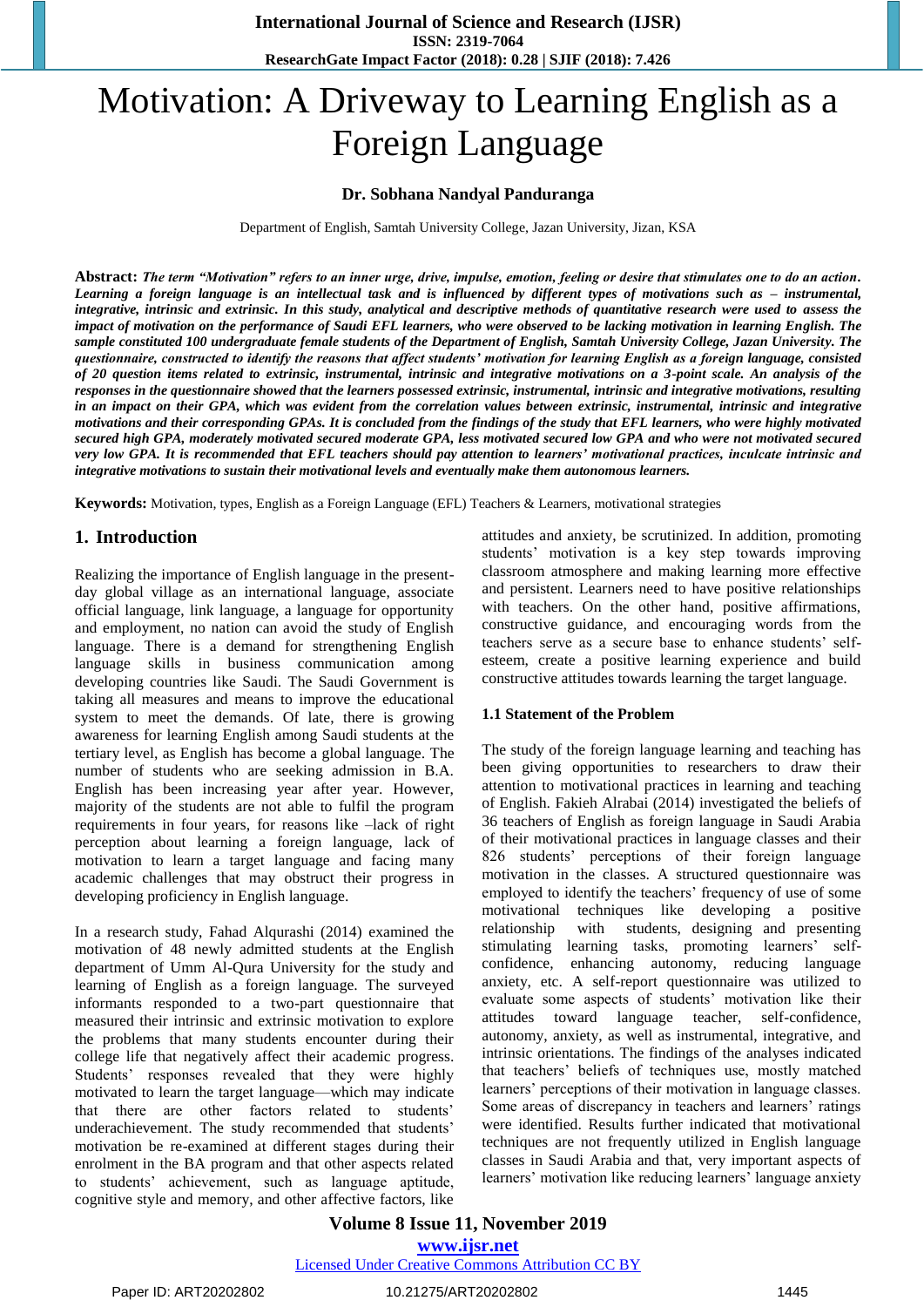and promoting their autonomy are frequently ignored in teachers' practices in this context.

The investigator, being a teacher of English tried to have a close look at the impact of motivation in learning English as a Foreign Language. It has been observed that most of the Saudi female students' lack motivation and do not want to learn English. This study has been initiated to have an insight into the reasons that affect students' motivation and its impact on the performance of EFL learners in the Department of English, Samtah University College, Jazan University.

#### **1.2 Research Title**

The research study has been entitled as *"Motivation: A Driveway to Learning English as a Foreign Language".*

#### **1.3 Research Questions**

The research questions have been:

- What are the factors that affect learners' motivation towards learning English language?
- Why motivation, has an impact on the performance of Saudi EFL learners ?
- What are the strategies that can be used to increase the motivational levels among Saudi EFL learners?

#### **1.4Research Objectives**

The objectives of the study have been:

- To identify the reasons that affect students' motivation towards EFL learning among Saudi EFL learners;
- To assess the impact of motivation on the performance of Saudi EFL learners; and
- To suggest strategies that can be used to increase the motivational levels among Saudi EFL learners.

#### **1.5 Research Hypotheses**

- There exists no significant association between the reasons for learning a foreign language like English and extrinsic and intrinsic motivations and instrumental and integrative motivations among Saudi EFL learners. (In the description, null hypotheses have been indicated separately for types of motivations);
- There exists no significant relationship between different types of motivation and GPA of Saudi EFL learners; and
- There exists no significant association between the motivational strategies for learning a foreign language like English and performance among Saudi EFL learners.

# **2. Literature Review**

Shedding light on the contribution of some previous researchers is fundamental since it will help to suggest and propose solutions concerning the research problem.

#### **2.1 Definitions of Motivation**

The word "Motivation" is derived from the Latin word "Movere" which means "to move", "to drive" or "to drive forward". Crump (1995) believes that excitement, interest, keenness, and enthusiasm towards learning are the main constituents of motivation. Johnstone (1999) considers motivation as a stimulant for achieving a specific target. According to Ryan & Deci (2000), to be motivated means to progress or to be in motion to do something. Joe Kelly (2010) defined "Motivation as a process whereby 'needs' instigate behaviour directed towards the goals that can satisfy those needs". Nevid (2013) stated that" Motivation refers to factors that activate, direct, and sustain goal-directed behaviour... Motives are the 'whys' of behaviour, while, the needs are 'wants' that drive behaviour and explain what one does. Motive cannot actually be observed but, its existence is inferred based on one's behaviour".

Guerrero, M. (2015) attempted to understand motivation over the past forty years in the different theories associated with language acquisition. Espinar Redondo, R., & Ortega Martín, J. L. (2015)aimed at highlighting the importance of motivation in the process of learning English as a foreign language. For that purpose, some factors that affect motivation were described and responses were obtained through a questionnaire from the students of fourth year compulsory secondary education. The main conclusions of the research show the fundamental role of factors such as the teacher, the four skills, students' interests and daily habits, among others. Some guidelines for a teaching methodology were proposed with the intention for future development. Mitra Alizadeh (2016) examined the term motivation, explained different types of motivation, reviewed previous studies about the role of motivation in language learning, mentioned conditions of motivation, and finally stated key factors of motivation. Tengku Sepora Tengku Mahadi (2012) shed light on what takes to establish and manage an effective and successful language classroom in terms of learners' motivation. It was designed to investigate the impact of motivation in the context of language learning.

In a study, Zubairi, A.M., & Sarudin, I (2009) investigated Malaysian students' motivation to learn a foreign language. Triangulation of methods consisting of survey questionnaire, document analysis and focus group discussion were employed for data collection. A survey based on a 16-item questionnaire was formulated and more than 500 students from University Kebangsaan Malaysia (UKM) and University Technology MARA (UITM) responded to the survey. Responses to the survey were subjected to the Rasch and descriptive analyses to capture salient features of students' responses. The findings of the study indicated that UKM and UITM students were extrinsically and intrinsically motivated to learn a foreign language. The results of the t-test, however, indicated a significant difference in terms of the motivation of students from the two universities.

#### **2.2 Types of Motivation in Foreign Language Learning**

The different types of motivation are: Instrumental, Integrative, Intrinsic and Extrinsic. People have different reasons for studying a foreign language, may be due to certain practical purposes or due to a special affinity for the language. Language teachers are aware of the career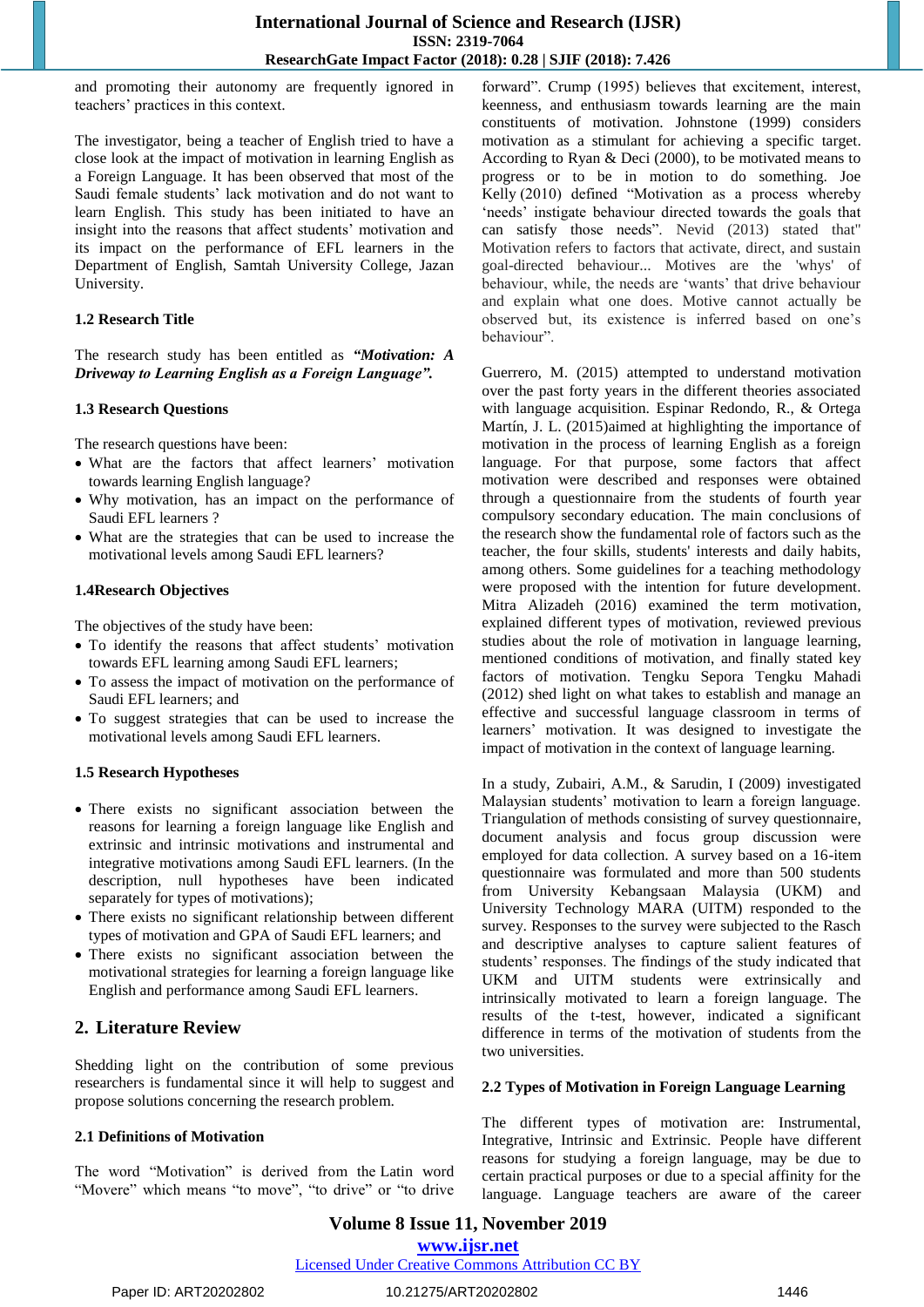advantages that language proficiency can bring, but in the view of most of the language learners, studying the language is only an abstract undertaking required for an academic degree. Language teachers and researchers have recognized the important role of motivation in language learning since the seminal work of Gardner and Lambert (1972). They proposed the framework to understand the different motivations that language learners typically have. They distinguished two types of language learning motivations: instrumental motivation and integrative motivation.

#### **2.2.1 Instrumental Motivation**

Learners with an instrumental motivation want to learn a language for some practical purpose such as to get admission into college for attaining an academic degree. Most of such language learners have a clear instrumental motivation for language learning.

### **2.2.2 Integrative Motivation**

Learners with an integrative motivation, want to learn the language to understand it better and get familiarised with the people who speak that language. Further, interest in the culture associated with that language appears to be yet another reason leading to their integrative motivation for language learning.

### **2.2.3 Extrinsic Motivation**

Extrinsic motivation is generated by external factors that are related to specific tasks. It is evident in an EFL classroom where a teacher motivates students to perform a desired behaviour or involve in an activity to get an award.

Examples: English teachers motivate the students to work hard –

- To get good grades and excel in their academics
- To participate in a competition to win an award.

Because of extrinsic motivation, some of the students will work hard and-

- Get good grades excelling in their academics
- Participate in a competition and win an award.

In the above situations, the behaviour of the students is motivated by a desire and students involve themselves to get something in return like an award/reward.

Pintrich & Schunk (1996) found out that those who are extrinsically motivated perform tasks and expect reward, teacher admiration, prevention of punishment in return to their contribution. Vansteenkiste, Lens, & Deci (2006) observed that extrinsic motivation is the readiness to take part in activities with an anticipation of a reward.

# **2.2.4 Intrinsic Motivation**

[Intrinsic motivation](https://www.verywellmind.com/what-is-intrinsic-motivation-2795385) involves a person to engage in a behaviour which is personally rewarding, performing an activity for its own sake rather than the desire for some external award/reward. Due to intrinsic motivation, students-

- Participate in a sport as they find the activity enjoyable
- Solve a word puzzle as they find it challenging and brain teasing
- Play a game as they find it exciting.

In the above situations, the behaviour of the students is motivated by an internal desire for self-satisfaction. Walker, Greene, & Mansell (2006) observed that students who have intrinsic motivation are inclined towards taking challenges and gain knowledge from their slips and mistakes. Eventually, in the integration process one's existing knowledge gets assimilated with new knowledge.

Kimberiy A. Noels, Richard Clement, and Luc G. Pelletier (2001) conducted a research study for two purposes: (a) to replicate previous research on intrinsic and extrinsic motivation for language learning in French Canadian students of English, and (b) to consider the relations between intrinsic and extrinsic motivation and the integrative orientation. Quebecois university students  $(N = 59)$  in a summer English immersion course completed a questionnaire addressing their reasons for language leaming, perceptions of autonomy and competence, effort expended in language learning, determination to pursue English studies, and course achievement. The results of correlational analyses supported the predicted relations between theoretical antecedents and consequences of intrinsic and extrinsic orientations. The integrative orientation correlated most strongly with the intrinsic orientation. The results were discussed in terms of the implications of orientations for language leaming outcomes. In a research study, Kimura, Y (2001) explored the types of language learning motivation possessed by Japanese EFL learners from diverse learning milieus. Research on L2 motivation has been conducted within the paradigm of social psychology. A 50-item motivational questionnaire based on several motivational components from educational and social psychology was administered to 1,027 participants from various learning contexts. Exploratory factor analysis confirmed six motivational factors and the follow-up multivariate analysis of variance (MANOVA) indicated that some factors are characteristic of certain language learning milieus, while others are common to all situations. The results were discussed in terms of the motivational characteristics of EFL learners in Japan.

Schmidt, R., & Watanabe, Y. (2001), reported the results of a survey of motivation, use of language learning strategies, and learner preferences for various kinds of pedagogical activities carried out with 2,089 learners of five different foreign languages (Mandarin Chinese, Filipino [Tagalog], French, Japanese, and Spanish) at the University of Hawaii. Questionnaire responses were factor analysed, and a common factor structure was found for the sample as a whole, consisting of the factors of Value (a belief that studying the language is worthwhile for a wide variety of reasons), Expectancy (a combination of self-confidence, self-assessed aptitude for language learning, and lack of anxiety), Motivational strength, Competitiveness, and Cooperativeness. It was found that motivation does indeed affect strategy use and preferences for different types of classroom activities, but some associations are much stronger than others. The motivational factors of value, motivational strength, and cooperativeness affect strategy use and pedagogical preferences most strongly, while the heritage language factor appeared to have little or no influence on these variables. Of the different types of learning strategies, the use of cognitive and metacognitive

# **Volume 8 Issue 11, November 2019 www.ijsr.net**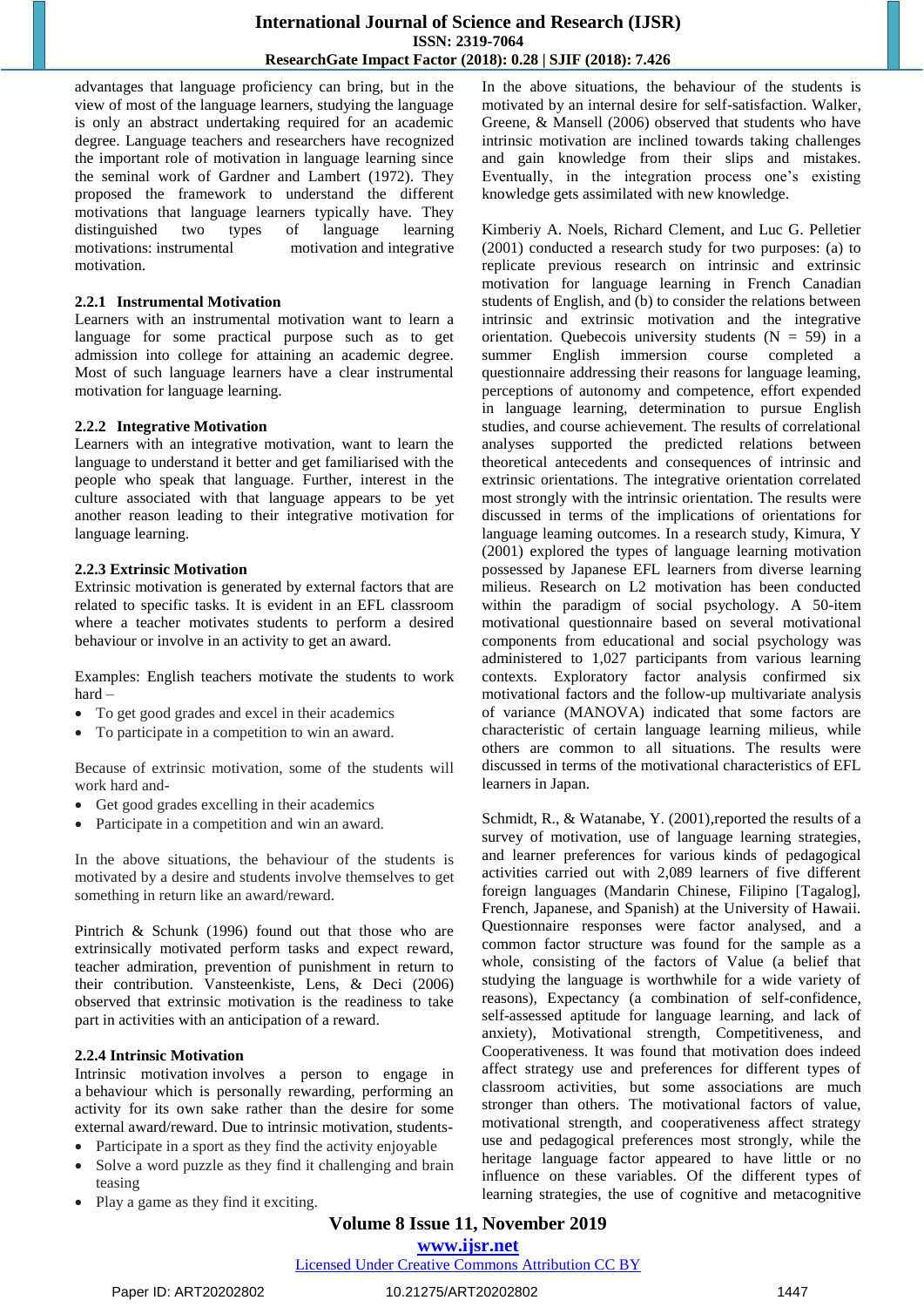strategies is most affected by motivation, and among the types of pedagogical preferences that were investigated, approval of challenging activities was most affected by motivation.

Kamal Heidari Soureshjani and Noushin Naseri (2011) led a study which attempted to shed light on, is there any interrelationship between the four different types of motivation (intrinsic, extrinsic, instrumental, and integrative) and the lexical-oriented knowledge of Persian language learners. 360 Persian EFL language learners were randomly selected and three different instruments- two questionnaires on motivation and a vocabulary test were administered among them to respond. The results of the study first revealed that there was a positive but weak correlation between the two main variables of the study. Secondly, it became evident that there was a significant difference between the instrumental and intrinsic types of motivation. The results of the study provided substantial implications for better recognition of affective needs of language learners that lead to conditions for more effective language learning. Meilen Jin (2014) in a study, employed 300 college students to further explore students' instrumental motivation and integrative motivation and the data analysis of the study somehow shows difference from others, supporting that college students do have expectation and strong integrative motivation toward English language learning and recommendations are offered to the teachers to develop college students' integrative motivation in English language teaching, suggesting focusing on cultural education in particular.

Yee Chee Hong and Malini Ganapathy (2017) conducted a qualitative case study that used focus group interviews to elicit data from 12 students in a secondary school in Penang. The findings indicated that students are more instrumentally motivated than integrative motivation in ESL learning. Instrumental motivation is found to have a greater impact on students' English language learning. The research also highlighted that vocabulary and grammar are the biggest areas of problems that are encountered by students during their ESL learning process, which influence on their speaking and writing skills.

#### **2.3 Motivation in Learning and Teaching of English**

Learning a foreign language is an intellectual task and is affected by different types of motivation such as – instrumental, integrative, intrinsic and extrinsic motivations. Brewer & Burgess (2005) viewed motivation as a basic and essential part of learning. Gardner (1985) believed that with the intention of being motivated, the learner necessitates, requires, and needs to have something to anticipate, foresee, expect and long for, a reason, principle, or rationale having to do with aim or target.

In case of second/foreign language acquisition, the learners' intention would be learning a target language, a desire to achieve or attain it. Cook (2000) states that acquisition of a language is not the same among all learners. He also opined that there are three main factors which influence the second language acquisition such as age, personality and motivation. Motivation is the most significant factor that affects second language acquisition. Ellis (1994) suggested that motivation is "the effort which learners put into learning an L2 as a result of their need or desire to learn it". Light Brown and Spada (2001) identified motivation in second language acquisition as a complicated process which involves learners' communicative needs and their attitude towards second language community. They believed that when learners need to speak the second language with the aim to accomplish specific goals, they will be motivated to obtain expertise and skill in it. Their research study proved that whether second language learning is successful or not, depends on the types of motivation.

The investigator Dornyai, Zoltan (2001) argued that the initial research inspiration and standard-setting empirical work on L2 motivation originating from Canada has borne fruit by 'educating' a new generation of international scholars who, together with the pioneers of the field, have applied their expertise in diverse contexts and in creative ways, thereby creating a colourful mixture of approaches comparable to the multi-faceted arena of mainstream motivational psychology.

# **2.4 Literature Gap**

The literature review indicated a plethora of studies have been undertaken to address the impact of motivation in English language learning, types of motivation and their inter-relationship since it plays a key role on EFL learners' performance. All in all, the Saudi Arabian and international studies have shed light on the ways how motivation influences the performance of the EFL learners. Therefore, the present study was an ardent effort to fill the gap of literature by concentrating on the feasible relationship between types of motivation and EFL learners' performance.

# **3. Research Methodology**

The study aimed at assessing the relationship between the different types of motivation and the performance of EFL learners.

# **3.1 Design**

The present study examined the relationship between different types of motivation and GPA in terms of correlation. Since such a relationship is liable to be investigated through correlational tests, the study followed a correlational design which concentrated on studying the variables in relation to one another. Correlation is a statistical measure that indicates the extent to which two or more variables are related to each other. A positive correlation indicates the extent to which those variables increase or decrease in parallel and a negative correlation indicates the extent to which one variable increases as the other decreases. It is zero correlation when there is no relationship between the variables.

# **3.2 Participants of the study or Sample of the study**

Constituted 100 undergraduate female students of the Department of English, Samtah University College, Jazan University. The researchers made use of quota

# **Volume 8 Issue 11, November 2019 www.ijsr.net**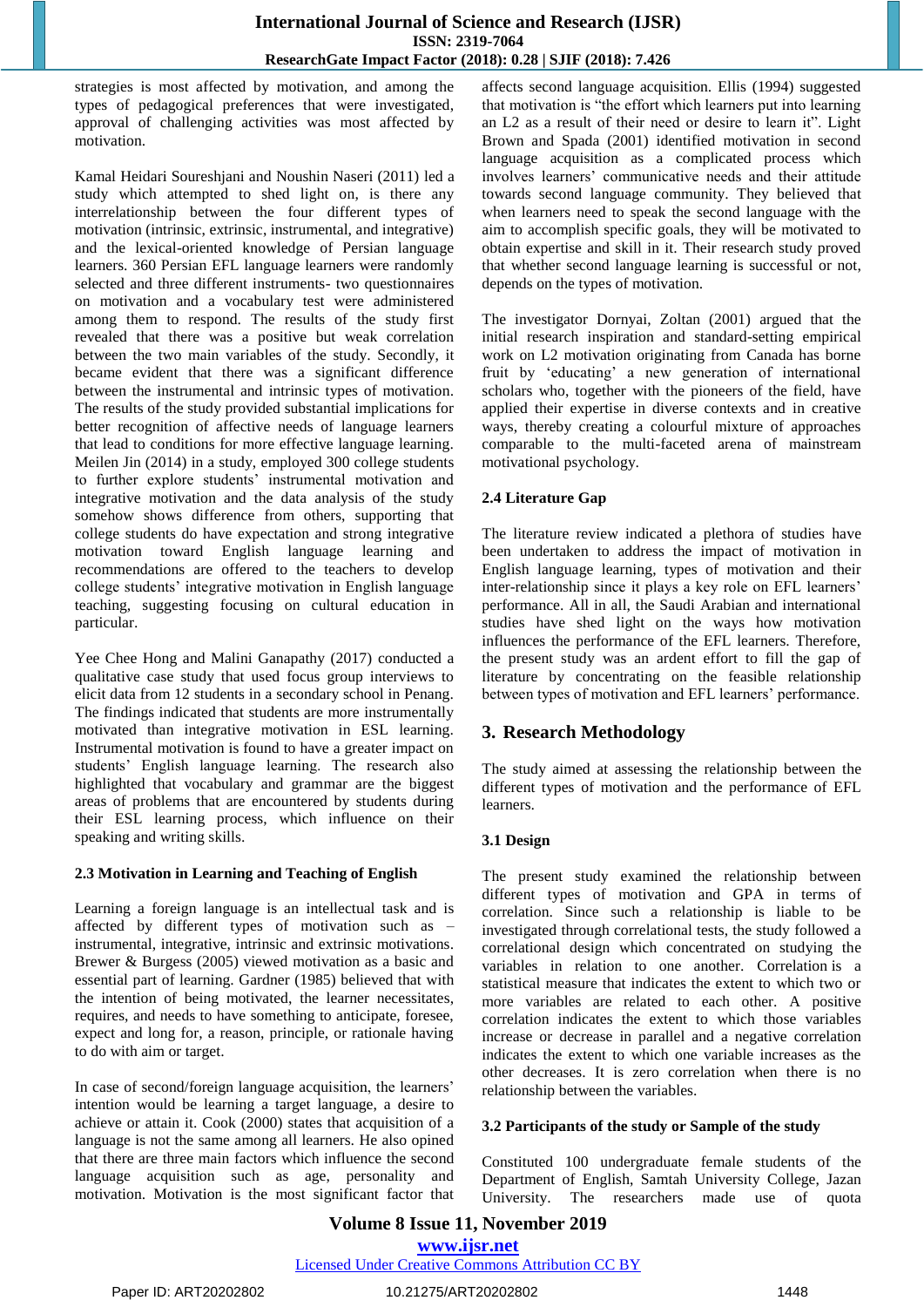sampling which required the representative individuals who were between the ages of 25-30.

**3.3 Data gathering Instrument:** was a Questionnaire which was adapted from one of the previous studies done by Kimura, Y. Nataka, Y & Okumara, T (2001) in a way to meet the requirements of the research study. The questionnaire has been constructed to identify the reasons that affect students' motivation for learning English as a foreign language. It consisted of 20 question items related to extrinsic, instrumental, intrinsic and integrative motivations on a 3-point scale. Please refer to Appendix A1 for the Questionnaire.

### **3.4 Data Collection**

The study was conducted in the Department of English, Samtah University College, Jazan University. The data was collected from 100undergraduate female students who were between the ages of 25-30 and they formed the sample of the study. A questionnaire has been administered to the female students of the Department of English to collect the data. The participants have been informed about the significance of the study. The investigator clarified the students' doubts, raised while giving their responses in the questionnaire.

### **3.5 Data Analysis**

The data gathered from the participants has been analysed. Chi square and correlation have been calculated.

# **4. Results**

The responses of the EFL learners in the questionnaire have been reported. The chi square values have been calculated based on the responses of participants –

#### **4.1 Responses of the EFL learners in the Questionnaire**

| Item no. | Reasons for Learning a Foreign Language like English                                |    |    | $ Agree(3) $ Disagree $(2) $ Don't know $(1) $ Chi square $ Sig $ |      |       |
|----------|-------------------------------------------------------------------------------------|----|----|-------------------------------------------------------------------|------|-------|
|          | <b>Extrinsic Motivation</b>                                                         |    |    |                                                                   |      |       |
|          | I am learning English because it is my course requirement.                          | 65 | 25 |                                                                   | 48.5 | $***$ |
|          | I need to learn English as I must pass examinations.                                | 60 | 30 |                                                                   | 38   | $***$ |
|          | I like to learn English as I like my teacher.                                       | 30 | 55 |                                                                   | 24.5 | $***$ |
|          | I am learning English because everybody is learning English.                        | 30 | 50 | 20                                                                | 14   | $***$ |
|          | I am learning English because English is a must for a Saudi in this global society. | 45 | 50 |                                                                   | 36.5 | $***$ |

#### **1) Extrinsic Motivation**

Chi square values for 1 to 5 items have been 48.50, 38.00, 24.50, 14.00 and 36.50 and are significant at 0.01 level. It is evident that all the students possess extrinsic motivation.

Thus, the null hypothesis formulated that "there exists no significant association between the reasons for learning a foreign language like English and extrinsic motivation among Saudi EFL learners" is not accepted.

| 2. Instrumental Motivation |                                                                                           |     |                |                                     |       |                |  |
|----------------------------|-------------------------------------------------------------------------------------------|-----|----------------|-------------------------------------|-------|----------------|--|
| Item no.                   | Reasons for Learning a Foreign Language like English                                      |     | Agree Disagree | Don't                               | Chi   | $\mathrm{Sig}$ |  |
|                            |                                                                                           | (3) |                | $\vert \text{know}(1) \vert$ square |       |                |  |
| 6                          | I want to learn English because it is useful when traveling in other countries.           | 60  | 25             | 15                                  | 33.50 | $**$           |  |
|                            | I want to learn English because I want to study abroad in the future.                     | 40  | 45             | 15                                  | 15.50 | $***$          |  |
| 8                          | I am learning English because my future job requires the English skills.                  | 40  | 45             | 15                                  | 15.50 | $***$          |  |
| $\Omega$                   | am learning English as I can make friends or correspond with people in foreign countries. | 50  | 35             | 15                                  | 18.50 | $***$          |  |
| 10                         | If I leam English better, I will be able to get a good and exciting job.                  | 65  | 25             | 10                                  | 48.50 | $**$           |  |

#### **2) Instrumental Motivation**

Chi square values for 6 to 10 items have been 33.50, 15.50, 15.50, 18.50 and 48.50 and are significant at 0.01 level. It is evident that all the students possess instrumental motivation. Thus, the null hypothesis formulated that "there exists no significant association between the reasons for learning a foreign language like English and instrumental motivation among Saudi EFL learners" is not accepted.

| Item no. | Reasons for Learning a Foreign Language like English          | A <sub>green(3)</sub> | Disagree(2) | Don't know $(1)$ | Chi square | Sig  |
|----------|---------------------------------------------------------------|-----------------------|-------------|------------------|------------|------|
|          | Intrinsic Motivation                                          |                       |             |                  |            |      |
|          | I study English because I like it.                            | 30                    | 50          | 20               | 14.00      | $**$ |
|          | I have a feeling of satisfaction when I am learning English.  | 30                    | 50          | 20               | 14.00      | $**$ |
|          | i wish I could learn English without going to school.         | 50                    | 30          | 20               | 14.00      | $**$ |
|          | i want to learn any foreign language and as many as possible. | -40                   | 50          |                  | 26.00      | $**$ |
|          | I want to continue studying English for the rest of my life.  | 20                    | 60          | 20               | 32.00      | $**$ |

# **3) Intrinsic Motivation**

Chi square values for 11 to 15 items have been 14.00, 14.00, 14.00, 26.00 and 32.00 and are significant at 0.01 level. It is evident that all the students possess intrinsic motivation.

Thus, the null hypothesis formulated that "there exists no significant association between the reasons for learning a foreign language like English and intrinsic motivation among Saudi EFL learners" is not accepted.

# **Volume 8 Issue 11, November 2019**

**www.ijsr.net**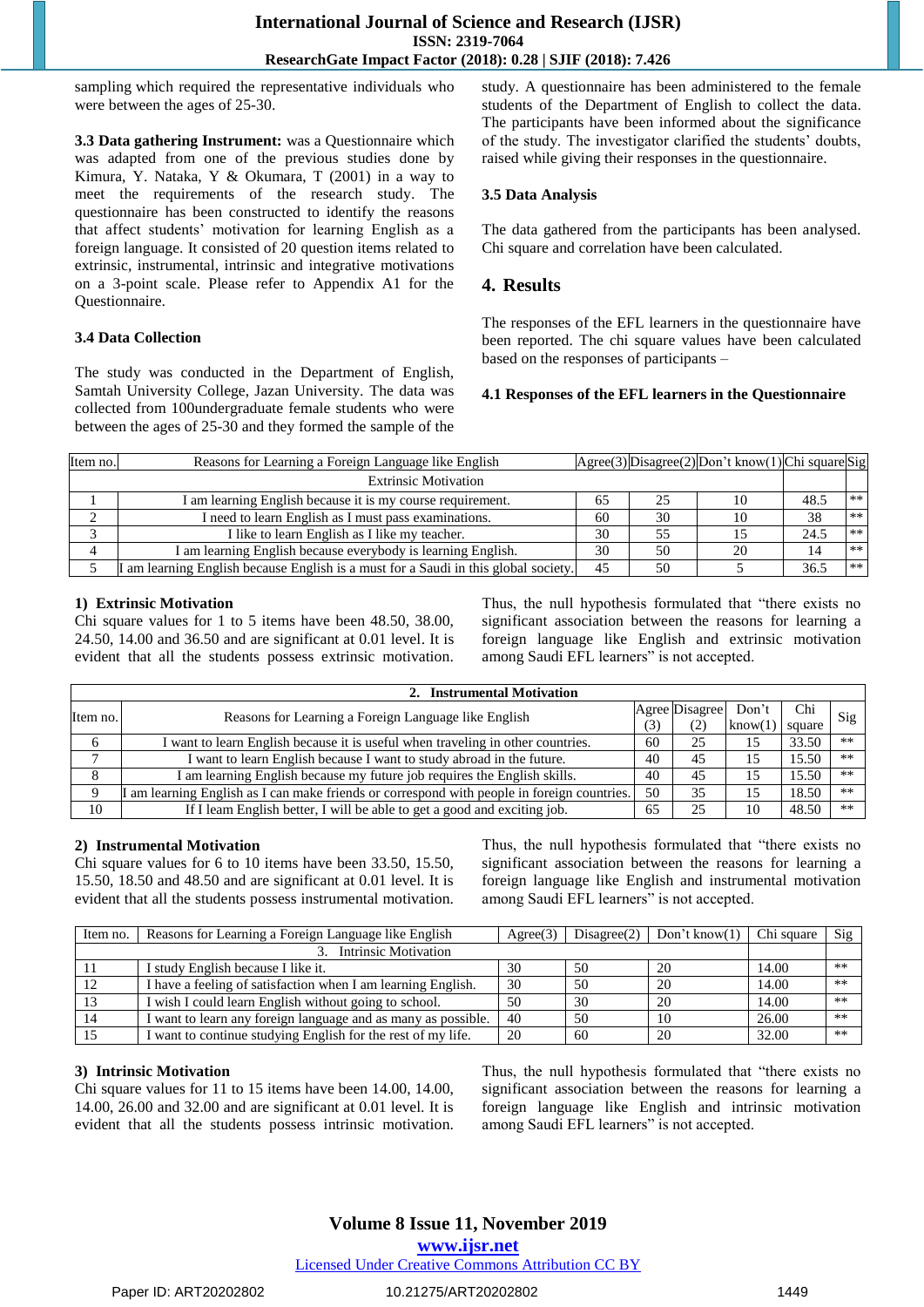### **International Journal of Science and Research (IJSR) ISSN: 2319-7064 ResearchGate Impact Factor (2018): 0.28 | SJIF (2018): 7.426**

| Item no.                                                                                      | Reasons for Learning a Foreign Language like English                               |    |    | Agree(3) Disagree(2) Don't know(1) Chi square Sig |       |           |  |
|-----------------------------------------------------------------------------------------------|------------------------------------------------------------------------------------|----|----|---------------------------------------------------|-------|-----------|--|
|                                                                                               | <b>Integrative Motivation</b>                                                      |    |    |                                                   |       |           |  |
| 16                                                                                            | I want to know about people of other countries.                                    | 40 | 40 | 20                                                | 8.00  | <b>NS</b> |  |
| 17                                                                                            | I would like to make friends with people of other countries.                       | 40 | 40 | 20                                                | 8.00  | <b>NS</b> |  |
| 18                                                                                            | I am learning English because I can read about people of other countries.          | 30 | 50 | 20                                                | 14.00 | $***$     |  |
| 19                                                                                            | I am learning English because I can communicate with people of other<br>countries. | 30 | 45 | 25                                                | 6.50  | <b>NS</b> |  |
| 20                                                                                            | I am learning English as most of my favourite writers are English.                 | 20 | 55 | 25                                                | 21.50 | $**$      |  |
| Note: $NS = Not Significant$ ; ** = Significant at 0.01 level; * = Significant at 0.05 level. |                                                                                    |    |    |                                                   |       |           |  |

**4) Integrative Motivation**

Chi square values for 16, 17 and 19 items have been 8.00, 8.00 and 6.50 and are not significant at 0.01 level. It is evident that all the students do not possess integrative motivation in some of the question items. Thus, the null hypothesis formulated that "there exists no significant association between the reasons for learning a foreign language like English and integrative motivation among Saudi EFL learners" is accepted.

Chi square values for 18 and 20 items are 14.00 and 21.50 and are significant at 0.01 level. It is evident that few students do possess integrative motivation in some of the question items. Hence, the null hypothesis formulated that "there exists no significant association between the reasons for learning a foreign language like English and integrative motivation among Saudi EFL learners" is not accepted. From the above analysis, it has been observed that the association between the factors that affect learning a foreign language like English and integrative motivation' included in the study is achieved and indicated that some students are integratively motivated and few were not.

#### **4.2 Influence of Intrinsic and Extrinsic Motivation on Learning**

Extrinsic and intrinsic motivation can play a significant role in learning settings. Some experts argue that the traditional emphasis on external rewards such as grades, report cards, and gold stars undermine any existing intrinsic motivation that students might have. Others suggest that these extrinsic motivators help students feel more competent in the classroom, thus enhancing intrinsic motivation. Intrinsic motivation is one's interest, eagerness and zeal to take part in activities as the individual derives pleasure out of it.

Ryan & Deci (2000) introduced another concept called Selfdetermination theory in the field of motivation. The types of motivation were categorized based on the different rationales which strengthen a deed or an achievement. David G. Meyers (2010) explained, if a reward boosts one's feeling of competence after doing a good work, the enjoyment of the task may increase. Rewards can sometimes motivate high performance and creativity. Extrinsic rewards are scholarships, admissions and jobs that often follow good grades. Some students opine that schooling is fun and useful for their future. Thereby, they are both intrinsically and extrinsically motivated. Many other students are predominantly extrinsically motivated for schoolwork because they realize that schooling is important in life.

#### **4.3 Influence of Integrative and Instrumental Motivation on Learning**

Integrative and instrumental motivations can also play a significant role in learning settings. Several studies have found that language learners who have integrative motivation are more successful than those who are instrumentally motivated. It is evident that integrative motivated language learners are more successful because their motivation is stronger than that of instrumentally motivated language learners. Integrative motivation is proven to have a strong impact on successful language learning.

Ellis (1994) compared the two types of motivation and believed that the best motivation is the integrative motivation, which makes one more competent and wellorganized. Cook (2000) further believed that the integrative and instrumental motivation suggested by Gardner and Lambert is useful and an effective factor for second language learning. He also felt that learners who donot have instrumental or integrative motivation will face problems to learn and gain knowledge of a second/foreign language in the classroom.

#### **4.4 Relationship between Instrumental Motivation and Extrinsic Motivation**

Instrumental motivation is otherwise extrinsic motivation. Hence, learning is not a goal on its own, but an instrumental activity. Learning is not done for its own sake but,as it will have a positive impact in the future. Even students, who dislike the content of a course, will study that course to succeed in the exam, because they know that it is important for their future career.

#### **4.5 Relationship between Integrative Motivation and Intrinsic Motivation**

Integrative motivation is otherwise intrinsic motivation. Learning is a goal on its own and an integrative activity. It is done for one's own sake (self-satisfaction) as it will not only enhance knowledge but also have a positive impact in the future.

#### **4.6 Relationship between different Types of Motivation and GPA**

# **Volume 8 Issue 11, November 2019 www.ijsr.net**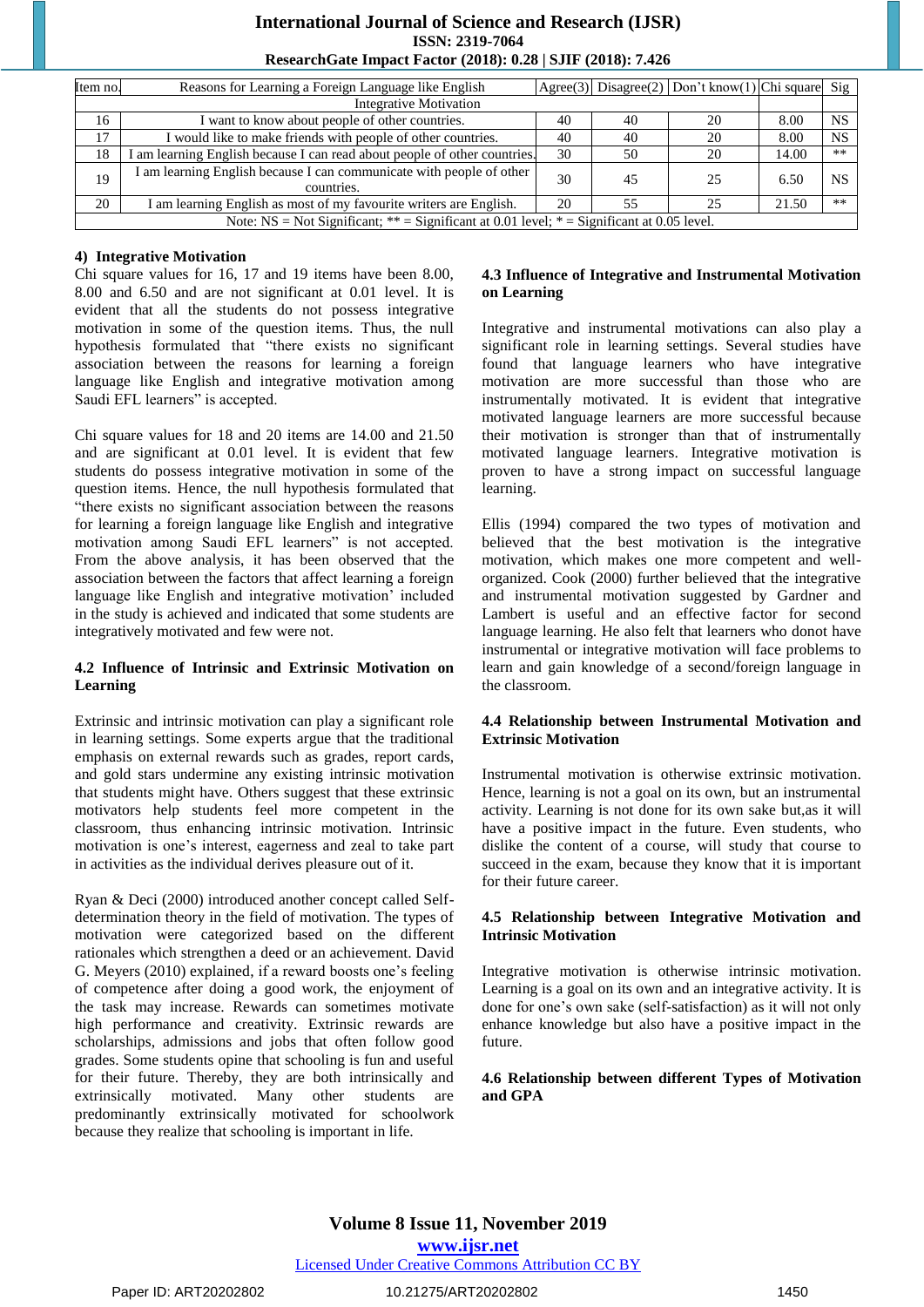# **International Journal of Science and Research (IJSR) ISSN: 2319-7064**

### **ResearchGate Impact Factor (2018): 0.28 | SJIF (2018): 7.426**

| <b>Correlation</b>                                                                         |             |        |       |  |  |
|--------------------------------------------------------------------------------------------|-------------|--------|-------|--|--|
|                                                                                            | Correlation | PValue | Sig   |  |  |
| Relationship between Extrinsic motivation and Instrumental motivation.                     | 0.520       | 0.000  | $***$ |  |  |
| Relationship between Extrinsic motivation and Intrinsic motivation.                        | 0.580       | 0.000  | $***$ |  |  |
| Relationship between Extrinsic motivation and Integrative motivation.                      | 0.417       | 0.000  | $***$ |  |  |
| Relationship between Instrumental motivation and Intrinsic motivation.                     | 0.404       | 0.000  | $***$ |  |  |
| Relationship between Instrumental motivation and Integrative motivation.                   | 0.287       | 0.000  | **    |  |  |
| Relationship between Intrinsic motivation and Integrative motivation.                      | 0.473       | 0.000  | $***$ |  |  |
| Relationship between Extrinsic motivation and GPA                                          | 0.311       | 0.000  | **    |  |  |
| Relationship between Instrumental motivation and GPA                                       | 0.287       | 0.000  | $***$ |  |  |
| Relationship between Intrinsic motivation and GPA                                          | 0.371       | 0.000  | **    |  |  |
| Relationship between Integrative motivation and GPA                                        | 0.511       | 0.000  | **    |  |  |
| Note: NS = Not Significant; ** = Significant at 0.01 level; * = Significant at 0.05 level. |             |        |       |  |  |

From the above table it can be interpreted that correlation is significant at 0.01 level and there is a positive upward relationship between:

- Extrinsic motivation and Instrumental motivation;
- Extrinsic motivation and Intrinsic motivation;
- Extrinsic motivation and Integrative motivation;
- Instrumental motivation and Intrinsic motivation;
- Instrumental motivation and Integrative motivation;
- Intrinsic motivation and Integrative motivation;
- Extrinsic motivation and GPA;
- Instrumental motivation and GPA;
- Intrinsic motivation and GPA; and
- Integrative motivation and GPA.

It is evident that majority of the students are motivated. Thus, the null hypothesis formulated that "there exists no significant relationship between different types of motivation and GPA among Saudi EFL learners" is not accepted.

#### **4.7 GPA (Grade Point Average) of EFL Learners**

The GPA of level-8 students of the academic year 2018 –'19 of the first semester was collected from the administration to study the impact of motivation on the performance of the EFL learners.

| Grade Point Average (GPA) | Number of EFL Learners |
|---------------------------|------------------------|
| $5.00 - 4.51$             | 18                     |
| $4.50 - 4.01$             | 20                     |
| $4.00 - 3.51$             | 17                     |
| $3.50 - 3.01$             | 16                     |
| $3.00 - 2.51$             | 17                     |
| $2.50 - 2.01$             | 10                     |
| $2.00 - 1.00$             |                        |
| Total                     | 100                    |

It is quite obvious from the table that EFL learners who were highly motivated secured high GPA, moderately motivated secured moderate GPA, less motivated secured low GPA and who were not motivated secured very less GPA.

# **5. Discussion**

As the research questions and objectives were stated earlier, the research hypotheses were developed to address the feasible nexus between motivation and Saudi EFL learners' performance. The first research question was to identify the factors that affect learners' motivation towards English

language. The first research objective has been achieved by identifying reasons and the first null hypothesis has not been accepted.

The second research question was to assess the impact of motivation on Saudi EFL learners' performance. The second research objective has been achieved by assessing the impact of motivation on Saudi EFL learners' performance and the second null hypothesis has not been accepted.

The third research question was to suggest motivational strategies for better performance of Saudi EFL learners. The third research objective has been achieved by suggesting motivational strategies and the third null hypothesis has not been accepted. Motivation is a crucial factor which has affected the performance of the Saudi EFL learners. It is evident from the correlation values between Extrinsic motivation and GPA, Instrumental motivation and GPA, Intrinsic motivation and GPA, Integrative motivation and GPA. It is therefore, concluded from the findings of the study that EFL learners, who were highly motivated secured high GPA, moderately motivated secured moderate GPA, less motivated secured low GPA and who were not motivated secured very low GPA.

It is noteworthy to mention that the findings of the present study overlap with what have been examined by earlier researchers. There is an impact of motivation on EFL learning among Saudi EFL learners. This finding has been in line with the research studies of Mitra Alizadeh (2016), Guerrero, M. (2015), Espinar Redondo, R., & Ortega Martín, J. L. (2015), Fakieh Alrabai (2014), Fahad Alqurashi1 (2014), Tengku Sepora Tengku Mahadi (2012) and Zubairi, A.M., & Sarudin, I (2009).

The different types of motivations were interrelated such as - Extrinsic motivation and Instrumental motivation, Extrinsic motivation and Intrinsic motivation, Extrinsic motivation and Integrative motivation, Instrumental motivation and Intrinsic motivation, Instrumental motivation and Integrative motivation, Intrinsic motivation and Integrative motivation.This finding has been supported by the research studies of Kimberiy A. Noels, Richard Clement, and Luc G. Pelletier (2001), Kimura, Y (2001), Schmidt, R., & Watanabe, Y. (2001), Dornyai, Zoltan (2001), Kamal Heidari Soureshjani and Noushin Naseri (2011), Meilen Jin (2014) and Yee Chee Hong and Malini Ganapathy (2017).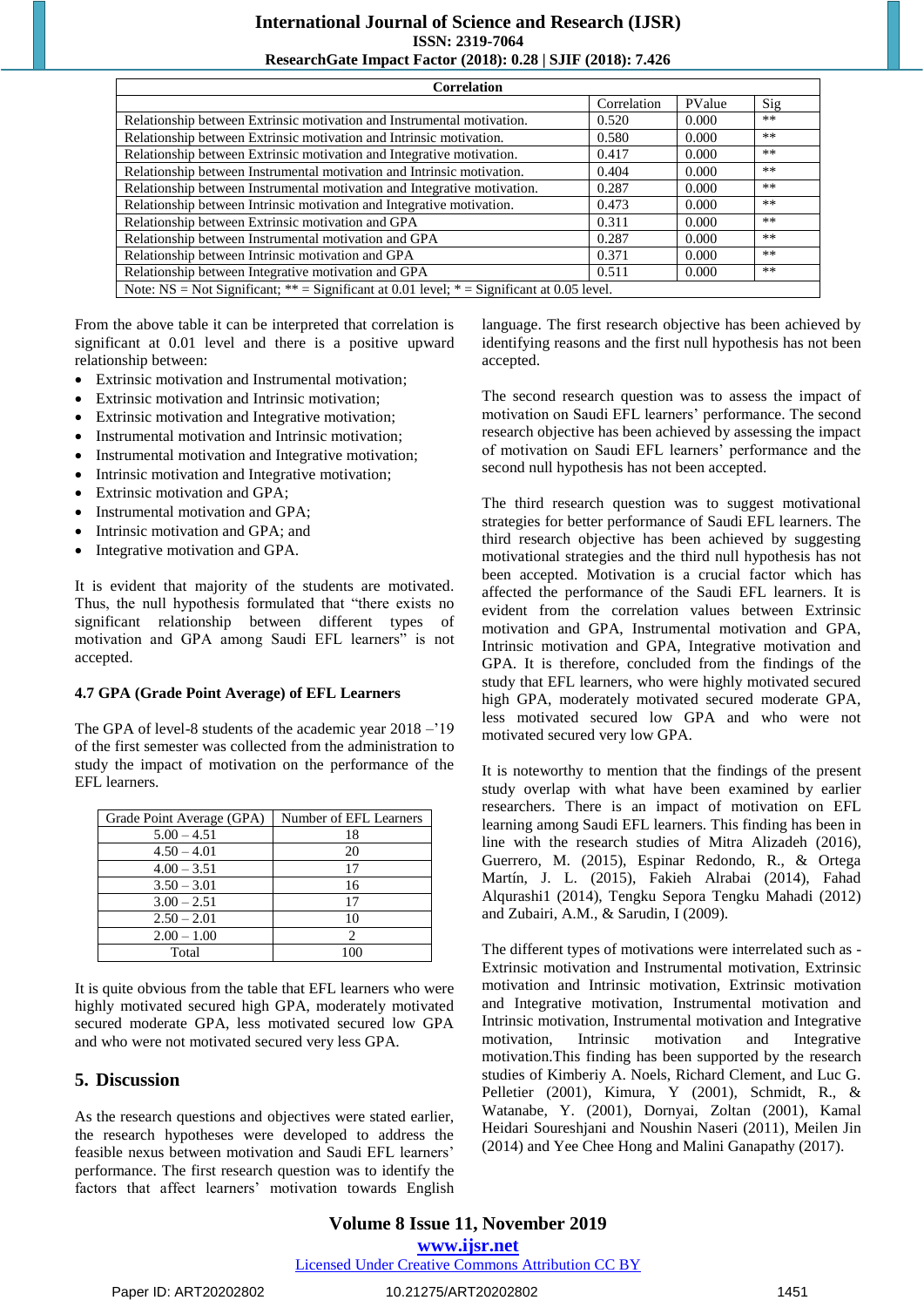#### **5.1 Suggestions**

Sevtap Karaoglu (2008) pointed out that motivation plays a significant role in the process of EFL learning and provided suggestions as how to keep EFL learners motivated in the classroom.

- Motivated EFL teachers can effectively teach EFL, if they understand the relationship between motivation and its impact on the EFL learners' performance.
- An effective EFL teacher must explore the sources of intrinsic motivation in order to connect them with external motivational factors which can be absorbed in EFL classroom setting.
- EFL learners need quality instruction, input, interaction and scope for meaningful output, for making progress while sustaining motivation for EFL learning.
- Learners have different purposes for studying EFL. Hence, it is important for EFL instructors to identify learners' purposes and needs and develop appropriate motivational strategies.

### **5.2Motivational Strategies**

EFL teachers should –

#### **bea role model**

Presentations should be delivered with energy and enthusiasm. When teacher's motivation and passion are displayed, it will have an impact on the students and motivate them.

#### **get to know their students.**

As a teacher, one should be able to tailor instruction to the students' concerns and display interest in students'learning and faith in their capabilities.

#### **use examples and correlate to real life situations.**

Students should be explained why a particular concept's comprehension is desired for further study. They should also be made aware, how a course prepares students for future opportunities.

#### **give students control over their own education.**

Students should be given freedom to choose their project topics.

#### **set realistic performance goals and help students achieve by encouraging them**

Teachers should design students' assignments in a challenging way and inform the students on how they would be assessed.

#### **place appropriate emphasis on testing and grading**

Tests should be a means of showing what students have learnt.

# **be constructive in criticism**

Teachers should use positive competitions, offer rewards and praise when students deserve.

#### **give constant feedback**

Teachers should give feedback on students' work, focus on improvisation and look for ways to stimulate their progress.

 **use a variety of student-centred teaching activities.** Teach Thought Staff (2017) proposed that activities should engage students and give them opportunities to master them. Discovery teaching activities develop a sense of reasoning and problem-solving, underlying principle on their own. Cooperative learning activities are effective as they provide positive classroom environment. Learners will understand their responsibility, if they are allowed to work in pairs or groups. Self-reflection should be encouraged.Ken Bain (2004), indicated that teachers should make learning interesting through varied experiences duly emphasizing communicative activities, negotiation and utility.

#### **use flipped learning, a blended learning.**

Teachers should make use of technology in the classrooms. Flipped learning is a pedagogical approach, a change in the traditional class and an Information Communication Technology (ICT) usage that countermands the traditional learning environment by delivering instructional content online.

# **6. Conclusion**

The results of the study revealed that motivation is a vital factor in the field of learning a foreign language. EFL teachers should be aware of different types of motivation. They should pay attention to motivational practices of their learners. They should make learners inculcate intrinsic and integrative motivations and sustain their motivational levels. They should make their learners manage anxiety, develop achievement need, self-confidence, self-efficacy and selfdirection. They should make learners understand the longterm prospects, by highlighting the positive aspects of EFL learning. Usually EFL learners, have negligible chances to communicate with the native speakers of English. They should have the tendency for self-development which would perhaps become a guiding factor for effective communication of English language and be on par with other English speakers across the globe. If EFL teachers can induct technology into their classrooms and help learners to create, strengthen, sustain and visualise their prospects, then EFL learners will eventually overcome their challenges and become autonomous learners.

# **7. Acknowledgement**

This study has been carried out by Dr. Sobhana Nandyal Panduranga of the Department of English, Samtah University College, Jazan University. I thank Ms. Amjad Ali Hajj Aati,B.A. English Language Student - I semester (2018 –'19)for rendering help in administering the questionnaire to the participants of the study. I am highly thankful to Ms. Seham Arishi, Coordinator, Dept. of English and Dr. Ayesha Arishi, Dean, Samtah University College, Jazan University for all the support extended to conduct this research study and ensuring its successful completion.

# **References**

[1] **Brewer, E. W., & Burgess, D. N. (2005).** "Professor's role in motivating students to attend class". *Journal of Industrial Teacher Education, 42*(3), 24.

**Volume 8 Issue 11, November 2019**

# **www.ijsr.net**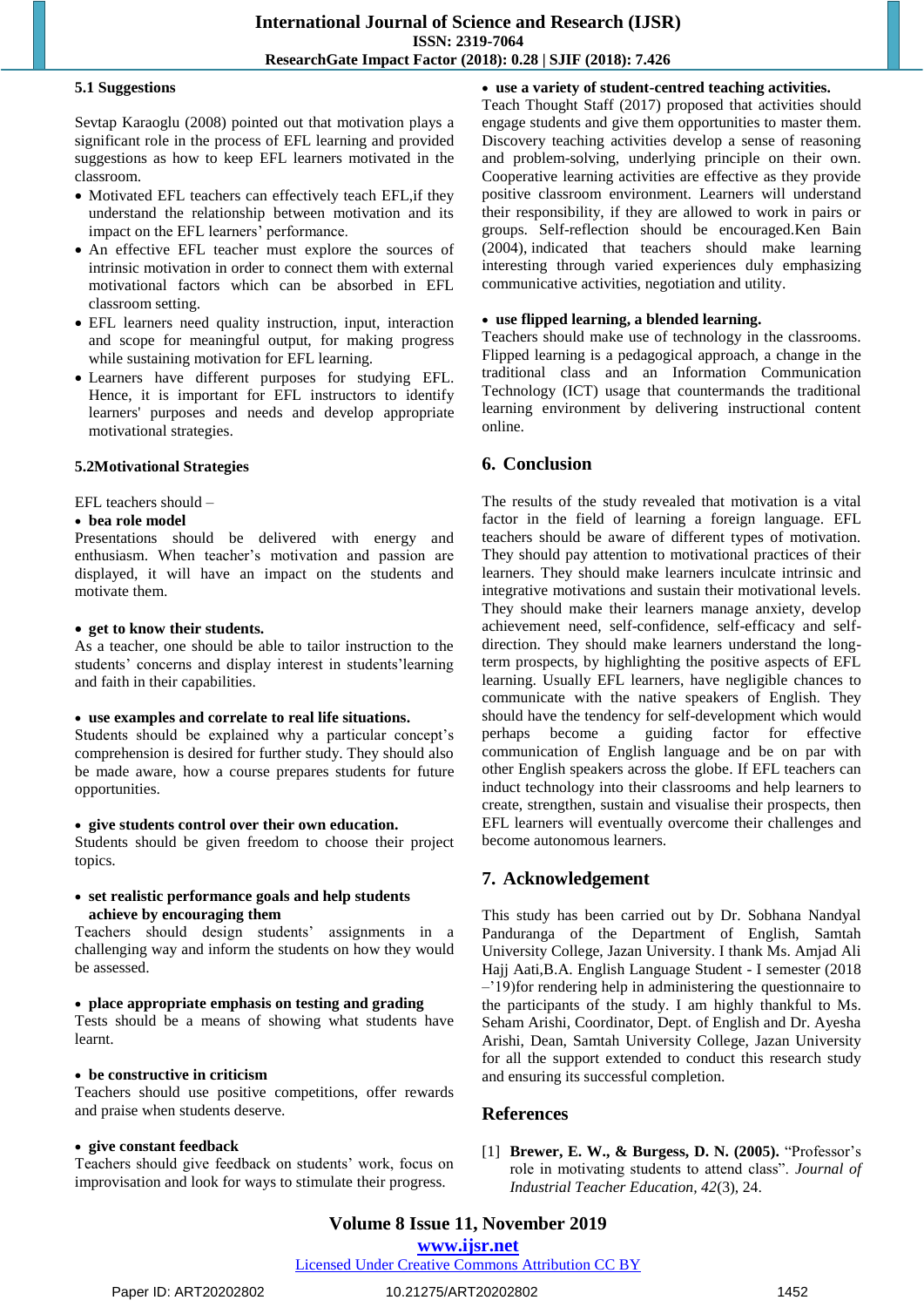- [2] **Crump, C.A.(1995**). "Motivatingstudents: Ateacher'scha llenge‖.*SoonerCommunicationConference,*Norman,Okl ahoma.
- [3] **Cook, V. (2000).***Linguistics and second language acquisition.* Beijing: Foreign Language Teaching and Research Press and Macmillan Publishers Ltd.
- [4] -----------. (2000). *Second language learning and language teaching.* Beijing: Foreign Language Teaching and Research Press and Edward Arnold (Publishers) Ltd.
- [5] **Dagmar Recklies (2014).** Motivation Basic Concepts and

Theorie[s.https://www.themanager.org/2014/12/motivati](https://www.themanager.org/2014/12/motivation-basic-concepts-and-theories/) [on-basic-concepts-and-theories/](https://www.themanager.org/2014/12/motivation-basic-concepts-and-theories/)

- [6] **Dornyei, Z. (2005).***The Psychology of Language Learner*. Lawrence Erlbaum Associates, New Jersey, Mahwah.
- [7] **Dornyai, Z (2001).** "New Themes and Approaches in L2 Motivation Research". [Annual](https://www.researchgate.net/journal/1471-6356_Annual_Review_of_Applied_Linguistics) Review of Applied [Linguistics](https://www.researchgate.net/journal/1471-6356_Annual_Review_of_Applied_Linguistics) 21:43 59 ·DOI: [10.1017/S0267190501000034](http://dx.doi.org/10.1017/S0267190501000034)
- [8] **Ellis, Rod. (1994).***The Study of Second Language Acquisition*. Oxford: Oxford University Press. ----------- --, *The study of second language acquisition*. Shanghai: Shanghai Foreign Language Education Press by Arrangement with Oxford University Press.
- [9] **Espinar Redondo, R., & Ortega Martín, J. L. (2015).** Motivation: The road to successful learning. *PROFILE Issues in Teachers' Professional Development, 17*(2), 125-

136. [http://dx.doi.org/10.15446/profile.v17n2.50563.](http://dx.doi.org/10.15446/profile.v17n2.50563)

- [10]**Fahad Alqurashi (2014).***The Effects of Motivation on EFL College Students' Achievement.* English Language Teaching ISSN 2372-9740 (Print) ISSN 2329-311X (Online) Vol. 2, No. 4, 2014 [www.scholink.org/ojs/index.php/selt](http://www.scholink.org/ojs/index.php/selt)
- [11]**Fakieh Alrabai (2014).** *Motivational Practices in English as a Foreign Language Classes in Saudi Arabia: Teachers Beliefs and Learners Perceptions.* Arab World English Journal, Volume.5, Number.1, p 224-246. [www.awej.org](http://www.awej.org/)
- [12]**Fakieh Alrabai (2016).** *Factors Underlying Low Achievement of Saudi EFL Learners.* International Journal of English Linguistics, Vol.6, No.3. Url: [http://dx.doi.org/10.5539/ijel.v6n3p21,](http://dx.doi.org/10.5539/ijel.v6n3p21) doi: 10.5539/ijel.v6n3p21
- [13]**Gardner, R. C., & Lambert, W. E. (1972).***Attitudes and Motivation in Second Language Learning.* Rowley, MA: Newbury House Publishers.
- [14]**Guerrero, M. (2015***). Motivation in second language learning: A historical overview and its relevance in a public high school in Pasto, Colombia. HOW, 22*(1), 95-106. [http://dx.doi.org/10.19183/how.22.1.135.](http://dx.doi.org/10.19183/how.22.1.135)
- [15]**Hashem A. Al Samadani & Salem S. Ibnian (2015)**. *The Relationship between Saudi EFL Students' Attitudes towards Learning English and their Academic Achievement.* International Journal of Education and Social Science Vol. 2 No. 1. [www.ijessnet.com](http://www.ijessnet.com/)
- [16] **Johnstone, K. (1999)**. *Research on language learning and teaching*: Language Learning. London: Routledge.
- [17]**Kamal Heidari Soureshjani and Noushin Naseri (2011***). The Interrelationship of Instrumental, Integrative, Intrinsic, and Extrinsic Motivations and the*

*Lexical-oriented Knowledge among Persian EFL Language Learners.* Theory and Practice in Language Studies, Vol.1, No.6, p 662 – 670. Doi:10.4304/tpls.1.6.662.670

- [18]**Kelly, J (2010).***How Managers Manage,*https://www.goal-setting-guide.com › Motivation
- [19]**Ken Bain (2004).** *What the Best College Teachers Do*, Harvard University Press, pages 32-42.Linda Nilson (2003)*, Teaching at its Best: A Research-Based Resource for College Instructors*, 2nd edition, Anker Publishing, pages 41-44.Matt DeLong and Dale Winter (2002)*, Learning to Teaching and Teaching to Learn Mathematics: Resources for Professional Development*, Mathematical Association of America, pages 159-168. Vanderbilt University, Centre for Teaching.https://cft.vanderbilt.edu/guides-subpages/motivating-students/
- [20]**Kimberly A. Noels, Richard Clement, and Luc G. Pelletier (2001)**. *Intrinsic, Extrinsic, and Integrative Orientations of French Canadian Leamers' of English.* Canadian Modern Language Review, 57, 3. University of Toronto.
- [21]**Kimura, Y (2001).***"Language Learning Motivation of EFL Learners in Japan – A Cross -Sectional analysis of Various Learning Milieus".* JALT Journal – Issue 23, [http://jalt.publications.org/jj/issues/2001-05\\_23.1](http://jalt.publications.org/jj/issues/2001-05_23.1)
- [22]**Light Brown, P. M. & Spada N. (2001).***Factors affecting second language learning*. In: Candlin, C.N. & Mercer, N. (Eds.), *English language teaching in its social context*. London: Routledge.
- [23]**Meilen Jin (2014).***A Case Study of Non-English Major College Students' Motivation in English Language Learning.*OJML>VOL.4. No.2
- [24]**Mitra Alizadeh (2016).**  *TheImpactofMotivationonEnglishLanguageLearning.*Int ernational Journal of Research in English Education, Vol.1, No.1. [www.ijreeonline.com](http://www.ijreeonline.com/)
- [25]**Myers, D.G. (2010)***Psychology: Eighth Edition in Modules*. New York: Worth Publishers.
- [26]**Nevid J.S. (2013).** *Psychology: Concepts and Applications*. Belmont, CA: Wadsworth Cengage Learning; 2013.
- [27]**Pintrich, P. R., & Schunk, D. H. (1996).***Motivation in education Theory, research, and applications.* Englewood Cliffs, NJ Prentice Hall.
- [28]**Ryan, R. M., & Deci, E. L. (2000).***"Intrinsic and extrinsic motivations: Classic definitions and new directions".* Contemporary Educational Psychology, *25*, pp. 54-67.
- [29]**Schmidt, R., & Watanabe, Y. (2001).***Motivation, strategy use, and pedagogical preferences in foreign language learning*. In Z. Dörnyei & R. Schmidt (Eds.), Motivation and second language acquisition (Technical Report #23, pp. 313–359). Honolulu: University of Hawai 'Second Language Teaching and Curriculum Centre.
- [30]**Sevtap Karaoglu**. **(2008).***Motivating Language Learners to Succeed.*Advancing Excellence in English Language Teaching. TESOL International association, Vol.5, Issue 2[.https://www.tesol.org/read-and](https://www.tesol.org/read-and-publish/journals/other-serial-publications/compleat-links/compleat-links-volume-5-issue-2-(june-2008)/motivating-language)[publish/journals/other-serial-publications/compleat-](https://www.tesol.org/read-and-publish/journals/other-serial-publications/compleat-links/compleat-links-volume-5-issue-2-(june-2008)/motivating-language)

**Volume 8 Issue 11, November 2019 www.ijsr.net**